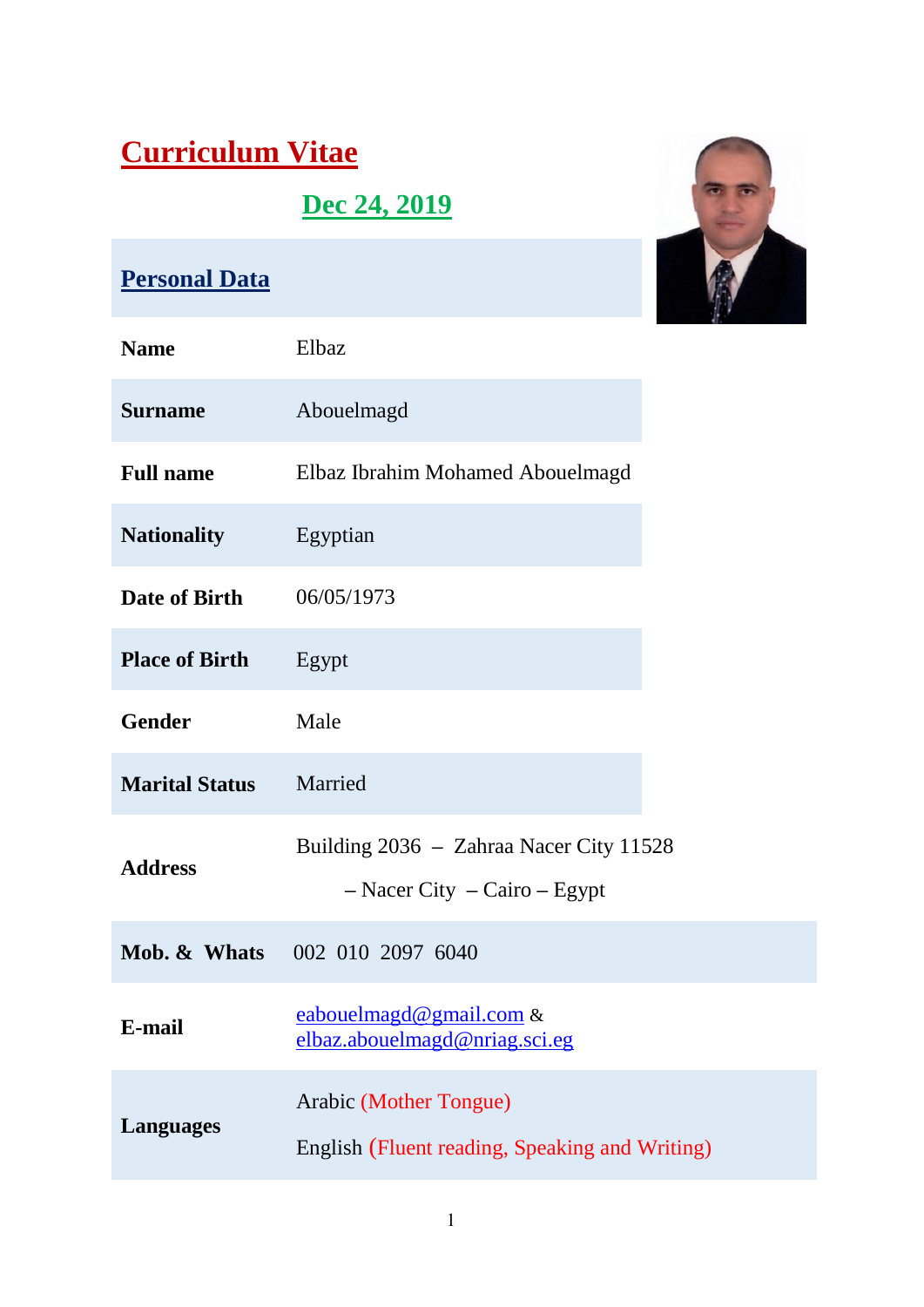# **Scientific Information**

| <b>Scientific Name of Publications:</b> Elbaz I. Abouelmagd |                              |                               |
|-------------------------------------------------------------|------------------------------|-------------------------------|
| <b>ID</b> Research                                          |                              | Scopus ID: 5520814160         |
|                                                             | Researcher ID: $I-1780-2012$ |                               |
|                                                             |                              | Orcid ID: 0000-0002-2800-4527 |
|                                                             |                              |                               |

|                         | Scopus H-index: 13          |  |
|-------------------------|-----------------------------|--|
| H – Index and Citations | <b>Scopus Citation: 418</b> |  |
|                         | Clarivate H-index: 13       |  |
|                         | Clarivate Citation: 403     |  |

| <b>Specialist</b> | Major: Applied Mathematics                           |
|-------------------|------------------------------------------------------|
|                   | <b>Minor: Celestial Mechanics and Space Dynamics</b> |

| <b>Current</b>      | <b>National Research</b>                       |  |
|---------------------|------------------------------------------------|--|
| <b>Affiliation</b>  | Institute of Astronomy and Geophysics (NRIAG)  |  |
|                     | Helwan $11421 - \text{Cairo} - \text{Egypt}$ . |  |
| <b>Org. website</b> | http://www.nriag.sci.eg/                       |  |

# **Educational Qualifications**

| $2005 - 2010$ : Ph.D. In Applied Mathematics, Ain Shams University.  |
|----------------------------------------------------------------------|
| $2001 - 2005$ : M.Sc. In Applied Mathematics, Ain Shams University.  |
| 2001 – 2002 : Aerospace Diploma, Astronomy Depart, Cairo University. |
| 1992 – 1996 : B.Sc. Mathematics Department, El-Mansoura University.  |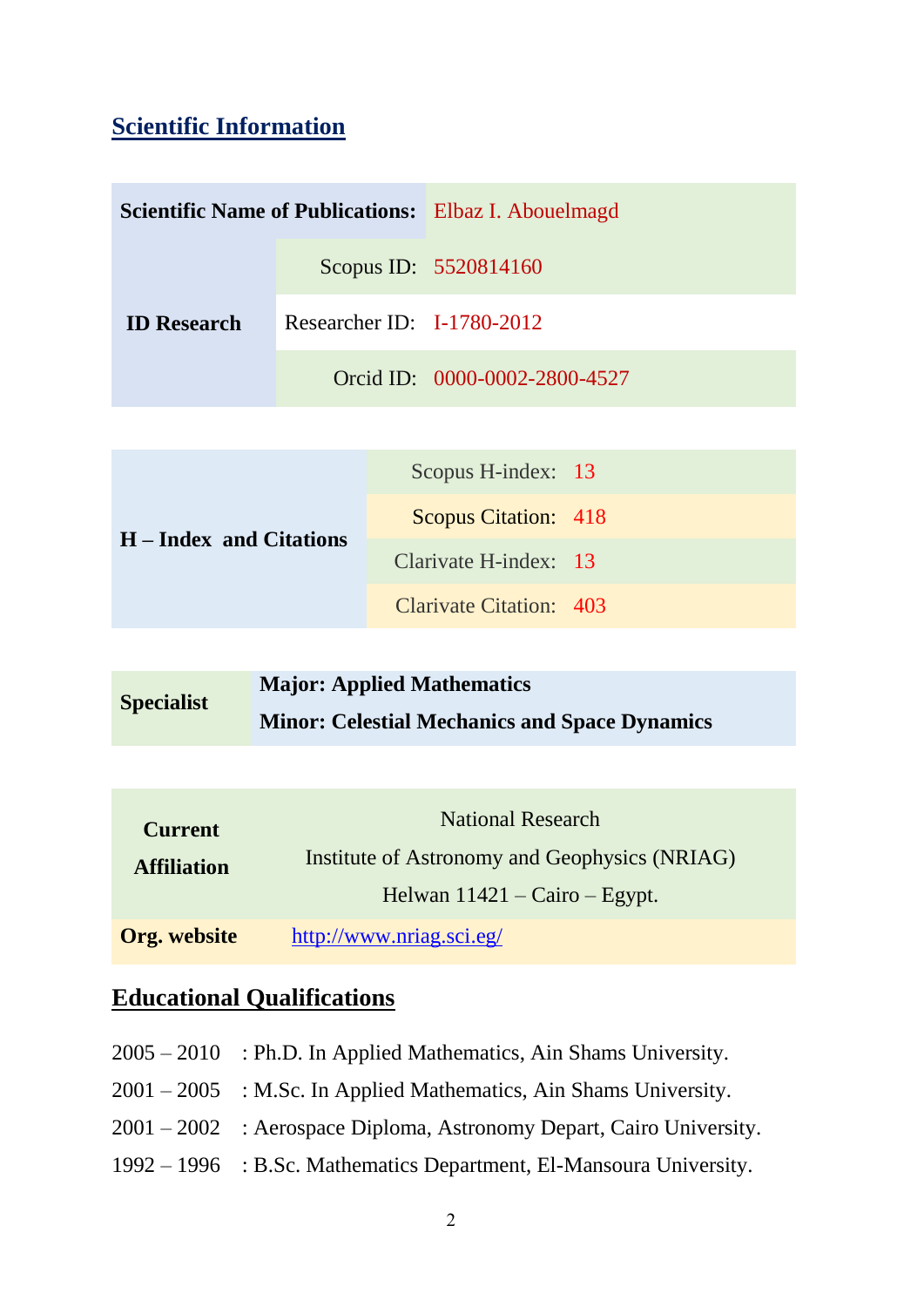#### **PhD. Title**

Semi–analytical solution for the perturbed

N–body problem under mutual gravitational force with numerical applications

#### **MSc. Title**

The Effect of Oblateness of the massive primary on the stability of Lagrangian points in the restricted three body problem

#### **Experience**

#### **Aug / 2015 – at P.T**

Degree: Associate Professor

Affiliation : Astronomy Department

National Research Institute of Astronomy and Geophysics (NRIAG).

Helwan 11421 - Cairo - Egypt.

#### **Jun / 2015 – Aug / 2015**

Associate Professor in Mathematics Department – Faculty of Science, Jeddah University – Jeddah – Kingdom of Saudi Arabia.

#### **Sept / 2010 – Jun / 2015**

Assistant Professor in Mathematics Department – Faculty of Science – King Abdulaziz University – Jeddah, Kingdom of Saudi Arabia.

#### **Sept / 2007 – Aug / 2009**

Lecturer in the Higher Institute of Electronics Libya.

#### **Sept / 2005 – Aug / 2007**

Lecturer in Mathematics Department – Teachers College – 7th October University – Libya.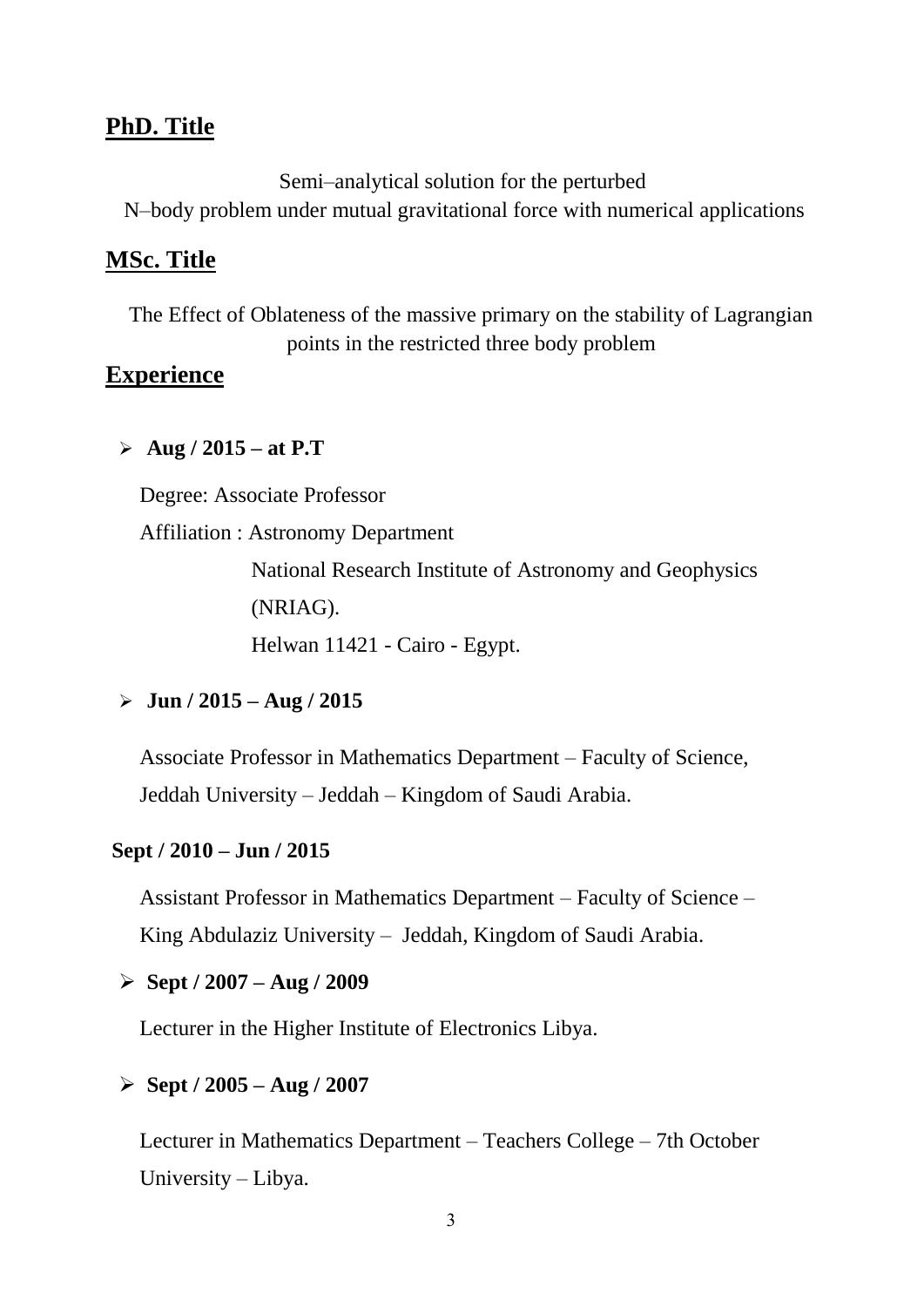# **Awards**

- National Research Institute of Astronomy and Geophysics Award for Scientific Abundance, 2019
- National Research Institute of Astronomy and Geophysics Award for Scientific Abundance, 2018

### **Societies and Unions Membership**

- Individual membership of International Astronomical Union (IAU) Vienna. <https://www.iau.org/administration/membership/individual/17668/>
- Space Science and Astronomy of Scientific Society Egypt
- Egyptian Mathematical Society Egypt

## **Committees Membership**

- National Committee of Astronomy and Space Sciences Academy of Scientific Research  $& Technology - Egypt$
- Specialized Scientific Council of Space and Remote Sensing Academy of Scientific Research & Technology – Egypt
- A member of International Advisory Committee of Center of fundamental research in celestial mechanics and space dynamics (CFRSC) – India. <http://www.cfrsc.in/international.php>

## **International Scientific Committees of Conferences**

- A member of Organization Committee of The fourth ArAs School for Astrophysics, Oct. 19 - 26, 2019, Kottamia Astronomical Observatory, Cairo – Egypt <http://awsa.ar-as.org/sfa4/committees.html>
- A member of International Scientific Committee of An International Conference on Physics, Society and Technology (ICPST), Jan 17-19, 2019, in University of Delhi, Delhi – India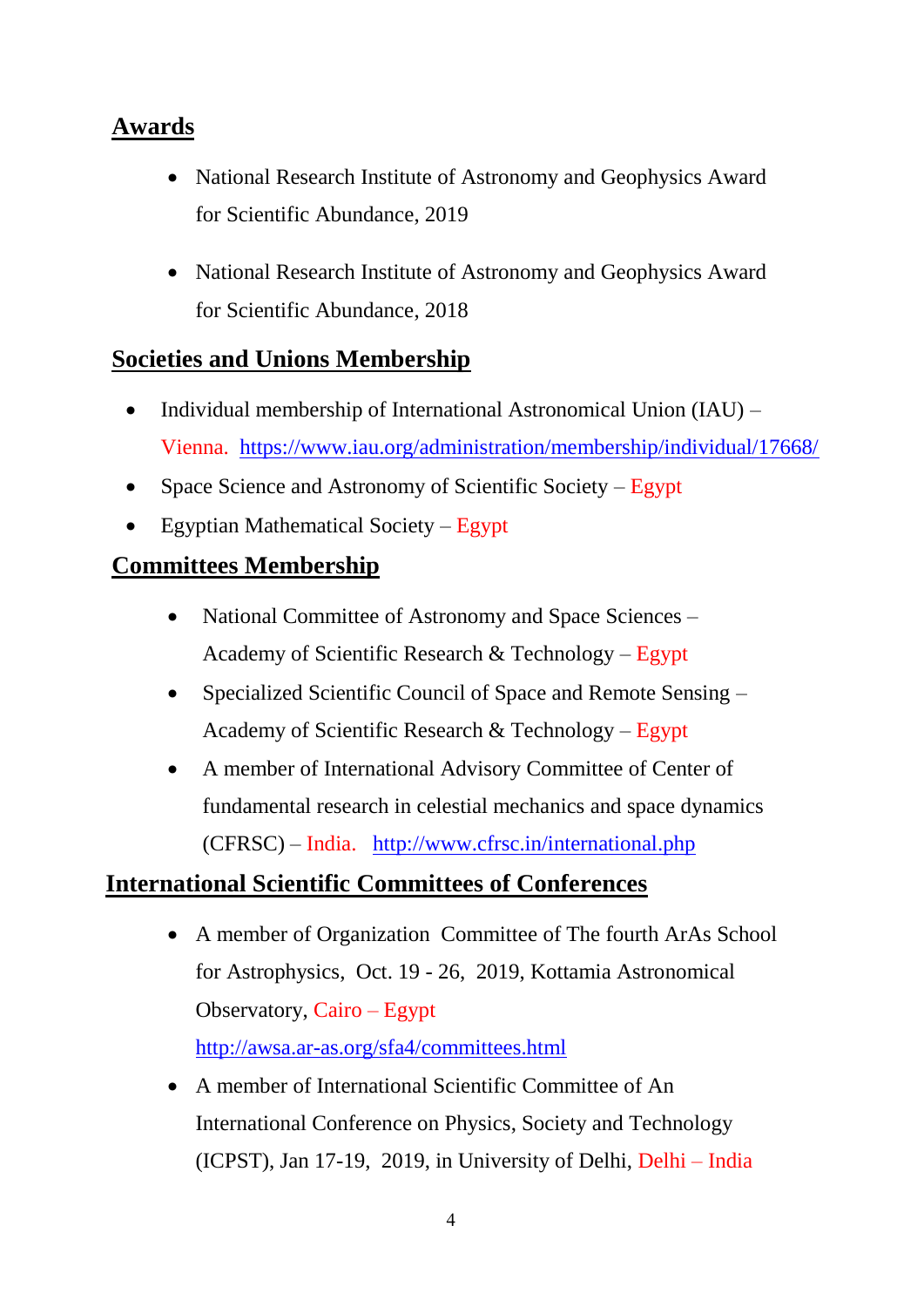<http://www.icpst2019.com/>

 A member of International Scientific Committee of An International Conference on Nonlinear Dynamics and Complexity, May 11 - 15, 2015, La Manga – Spain. <http://ndc.lhscientificpublishing.com/>

# **Editorial Member**

- Applied mathematics & Nonlinear science [http://journals.up4sciences.org/applied\\_mathematics\\_and\\_non](http://journals.up4sciences.org/applied_mathematics_and_nonlinear_sciences.html%20(201) linear sciences.html (2016 - 2018)
- Expert Opinion on Astronomy and Astrophysics (EOAA) <http://ojs.whioce.com/index.php/eoaa/about/editorialTeam>
- International Journal of Mathematics and Systems [http://systems.enpresspublisher.com/index.php/IJMSS/about/e](http://systems.enpresspublisher.com/index.php/IJMSS/about/editorialTeam) [ditorialTeam](http://systems.enpresspublisher.com/index.php/IJMSS/about/editorialTeam)

## **Research Interest**

 Main research interests are studying the models of Astronomical dynamical systems concerning to the problems of celestial mechanics and space dynamics. The studying and analysis of motion for the infinitesimal bodies under the effects of various perturbing forces, the stability of motion and using some perturbing methods to find the periodic solutions or numerical techniques for constructed the possible solutions.

## **Scientific Activity**

#### **1- Some Publications**

**1.** Abouelmagd E. I., Guirao J. L.G., Pal A. K. [Periodic solution of the](https://www.sciencedirect.com/science/article/pii/S1384107619302234)  [nonlinear Sitnikov restricted three-body problem.](https://www.sciencedirect.com/science/article/pii/S1384107619302234) **New Astronomy (2020) 75: 101319.**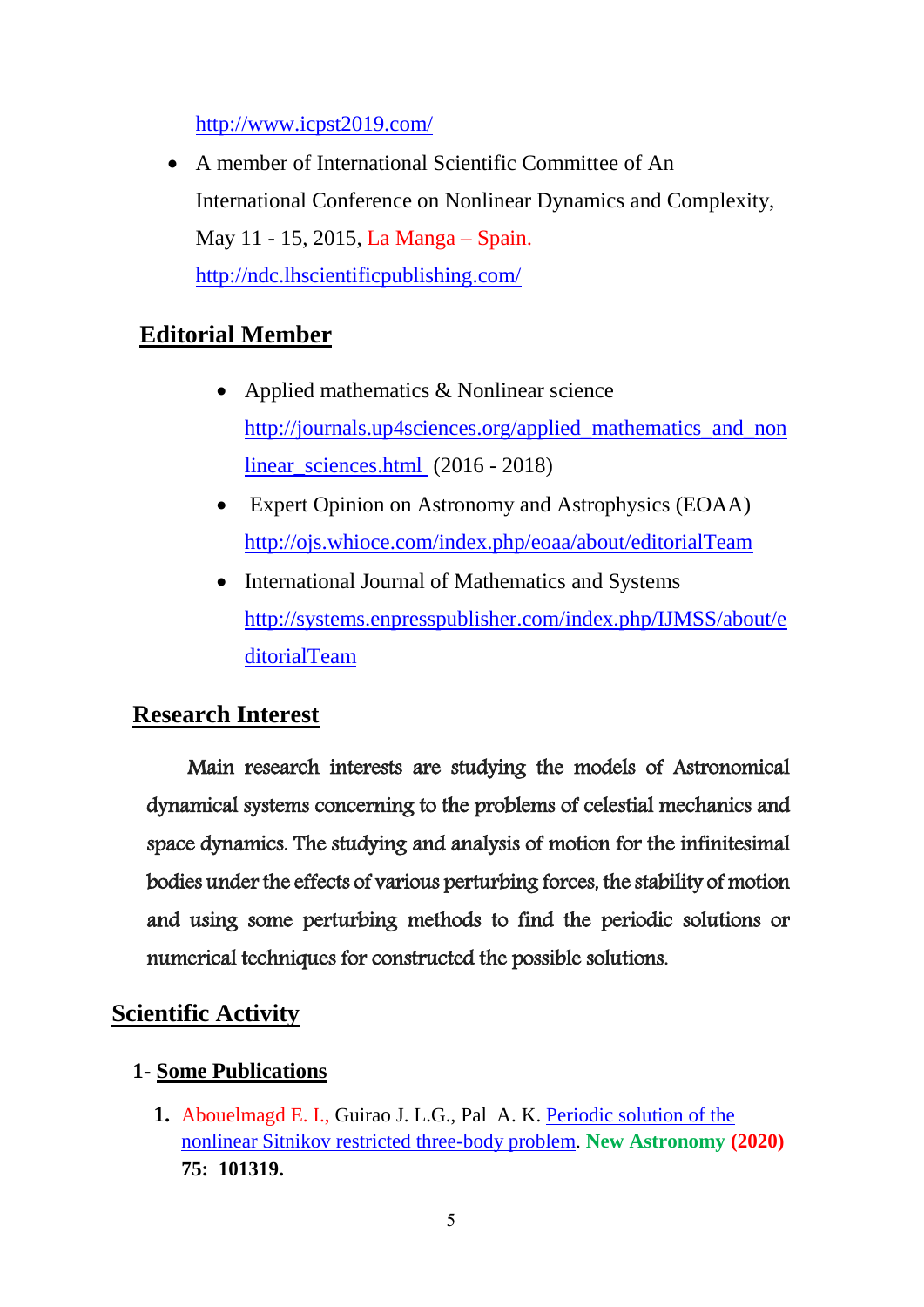- **2. Pathak N., Abouelmagd E. I.** [Higher Ordered Resonant Periodic Orbits](http://sciencejournals.stmjournals.in/index.php/RRJoPHY/article/view/2311)  [in Perturbed Sun-Mars System.](http://sciencejournals.stmjournals.in/index.php/RRJoPHY/article/view/2311) **Research & Reviews: Journal of Physics (2019) 8 (2): 130-136.**
- **3. Pathak N., Abouelmagd E. I., Thomas V. O.** [On higher order of](https://link.springer.com/article/10.1007/s40295-019-00178-z)  resonant periodic orbits [in the photogravitational restricted three body](https://link.springer.com/article/10.1007/s40295-019-00178-z)  [problem.](https://link.springer.com/article/10.1007/s40295-019-00178-z) **The Journal of the Astronautical Sciences (2019) 66 (4), 475 – 505.**
- **4. Abouelmagd E. I., Ansari A. A.** [The motion properties of the](https://www.sciencedirect.com/science/article/pii/S1384107619301472)  [infinitesimal body in the framework of bicircular Sun perturbed Earth-](https://www.sciencedirect.com/science/article/pii/S1384107619301472)[Moon system.](https://www.sciencedirect.com/science/article/pii/S1384107619301472) **New Astronomy (2019) 73: 101282.**
- **5. Suraj M. S., Abouelmagd E. I., Aggarwal R., Mittal A.** [The analysis of](https://www.sciencedirect.com/science/article/pii/S1384107618303245#!)  [restricted five–body problem within frame of variable mass.](https://www.sciencedirect.com/science/article/pii/S1384107618303245#!) **New Astronomy (2019) 70: 12 – 21.**
- **6. Abouelmagd E. I., Guirao J. L.G., Llibre J.** [Periodic orbits for the](http://aimsciences.org/article/doi/10.3934/dcdsb.2019003)  [perturbed planar circular restricted 3-body problem.](http://aimsciences.org/article/doi/10.3934/dcdsb.2019003) **Discrete and Continuous Dynamical Systems - Series B (DCDS-B) (2019) 24 (3) 1007 – 1020.**
- **7. Pathak N., Thomas V. O., Abouelmagd E. I.** [The photogravitational](http://aimsciences.org/article/doi/10.3934/dcdss.2019057?viewType=html)  [restricted three-body problem: Analysis of resonant periodic orbits.](http://aimsciences.org/article/doi/10.3934/dcdss.2019057?viewType=html) **Discrete and Continuous Dynamical Systems - Series S (DCDS-S) (2019) 12 (4&5), 849 – 875.**
- **8. Selim H. H., Guirao J. L.G., Abouelmagd E I.** [Libration points in the](http://aimsciences.org/article/doi/10.3934/dcdss.2019044)  [restricted three-body problem: Euler angles, existence and stability.](http://aimsciences.org/article/doi/10.3934/dcdss.2019044) **Discrete and Continuous Dynamical Systems - Series S (DCDS-S) (2019) 12 (4&5): 703 – 710.**
- **9. Abouelmagd E. I.** [Periodic solution of the two-body problem by KB](https://link.springer.com/article/10.1007/s40295-018-0128-x)  [averaging method within frame of the modified Newtonian potential.](https://link.springer.com/article/10.1007/s40295-018-0128-x) **The Journal of the Astronautical Sciences (2018) 65 (3): 291 – 306.**
- **10.Abouelmagd E. I., Jaume Llibre, Guirao J. L.G.** Periodic orbits of the planar anisotropic Kepler problem. **International Journal of Bifurcation and Chaos (2017) 27 (3): 1750039.**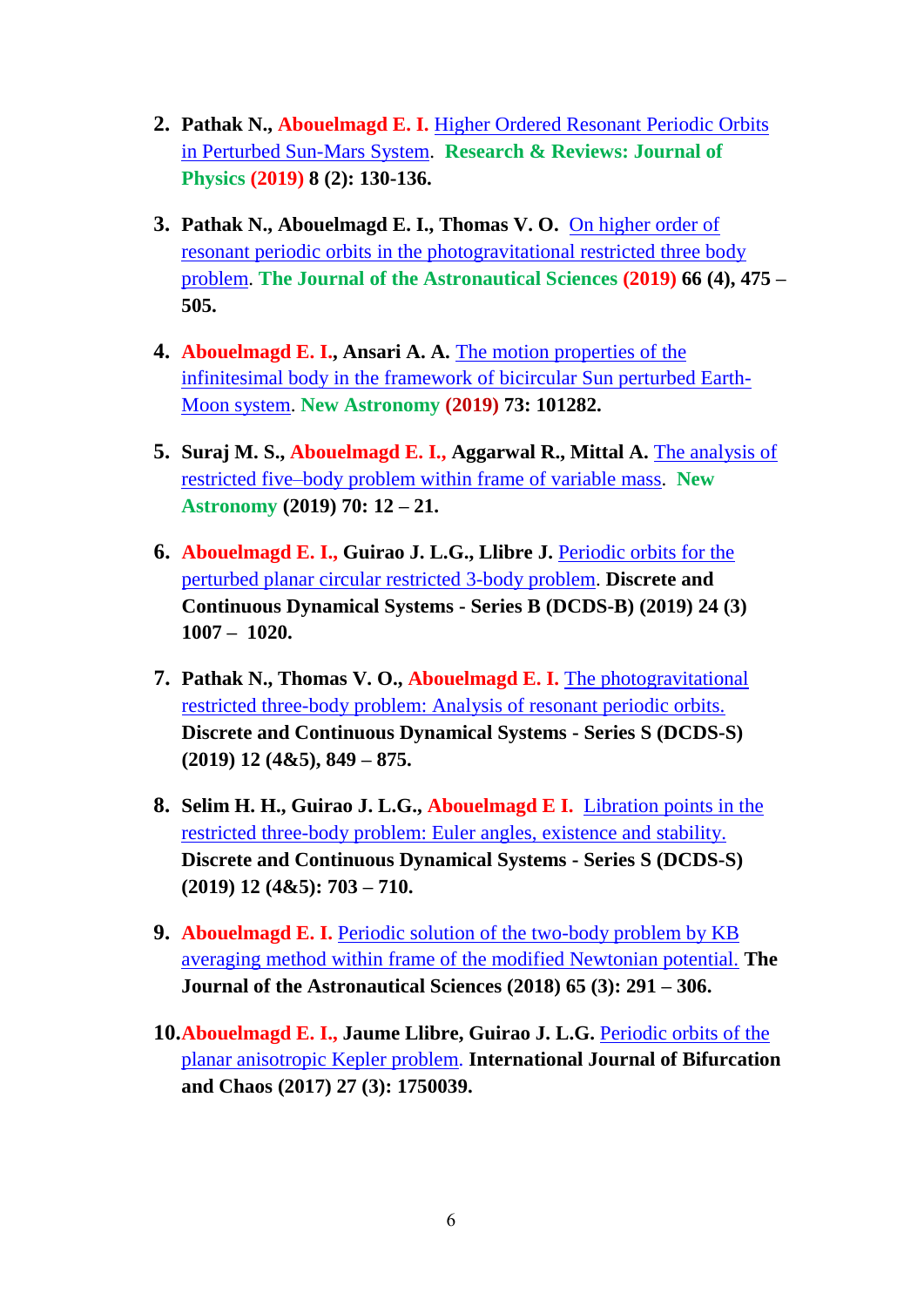- **11.Alzahrani F., Abouelmagd E. I., Guirao J. L.G., Hobiny A.** [On the](https://www.degruyter.com/view/j/phys.2017.15.issue-1/phys-2017-0007/phys-2017-0007.xml)  [libration collinear points in the](https://www.degruyter.com/view/j/phys.2017.15.issue-1/phys-2017-0007/phys-2017-0007.xml) restricted three–body problem. **Open Physics (2017) 15 (3): 58 – 67.**
- **12.Elshaboury S. M., Abouelmagd E. I., Kalantonis V.S., Perdios E. A.**  [The planar restricted three-body problem when both primaries are triaxial](http://link.springer.com/article/10.1007/s10509-016-2894-x/fulltext.html)  [rigid bodies: Equilibrium points and periodic orbits](http://link.springer.com/article/10.1007/s10509-016-2894-x/fulltext.html)**. Astrophysics Space Science (2016) 361 (9): 315.**
- **13.Abouelmagd E. I., Guirao J. L. G.,** [On the perturbed restricted three](http://journals.up4sciences.org/applied_mathematics_and_nonlinear_sciences/article/on_the_perturbed_restricted_three_body_problem.html)[body problem](http://journals.up4sciences.org/applied_mathematics_and_nonlinear_sciences/article/on_the_perturbed_restricted_three_body_problem.html)**. Applied Mathematics and Nonlinear Sciences (2016) 1 (1): 118 – 139.**
- **14.Abouelmagd E. I., Elshaboury S. M., Selim H. H.,** [Numerical](http://link.springer.com/article/10.1007/s10509-015-2625-8)  [integration of a relativistic two-body problem via a multiple scales](http://link.springer.com/article/10.1007/s10509-015-2625-8)  [method.](http://link.springer.com/article/10.1007/s10509-015-2625-8) **Astrophysics Space Science (2016) 361 (1): 38.**
- **15.Abouelmagd E. I., Alzahrani F., Guiro J. L. G., Hobiny A.,** [Periodic](http://www.emis.de/journals/TJNSA/includes/files/articles/Vol9_Iss4_1716--1727_Periodic_orbits_around_the_collinea.pdf)  orbits around the [collinear libration points.](http://www.emis.de/journals/TJNSA/includes/files/articles/Vol9_Iss4_1716--1727_Periodic_orbits_around_the_collinea.pdf) **J. Nonlinear Sci. Appl. (JNSA). (2016) 9 (4): 1716 – 1727.**
- **16.Abouelmagd E. I., Mortari D., Selim H.,** [Analytical study of periodic](http://www.worldscientific.com/doi/abs/10.1142/S0218127415400404)  [solutions on perturbed equatorial two-body problem.](http://www.worldscientific.com/doi/abs/10.1142/S0218127415400404) **International Journal of Bifurcation and Chaos. (2015) 25 (14): 1540040.**
- **17. Abouelmagd E. I., Mostafa A.**, **Guiro J. L. G.,** A [first order automated](http://www.worldscientific.com/doi/abs/10.1142/S021812741540026X)  [Lie transform](http://www.worldscientific.com/doi/abs/10.1142/S021812741540026X)**. International Journal of Bifurcation and Chaos. (2015) 25 (14): 1540026.**
- **18. Abouelmagd E. I., Guirao J. L. G., Hobiny A., Alzahrani F.,**  [Dynamics of a tethered satellite with variable mass.](http://www.aimsciences.org/journals/displayArticlesnew.jsp?paperID=12024) **Discrete and Continuous Dynamical Systems -Series S (DCDS-S) (2015) 8 (6): 1035 – 1045.**
- **19. Abouelmagd E. I., Alzahrani F., Guirao J. L. G., Hobiny A.,** [Stability](http://www.aimsciences.org/journals/displayArticlesnew.jsp?paperID=12025)  [of equilibria points for a dumbbell satellite when the central body is oblate](http://www.aimsciences.org/journals/displayArticlesnew.jsp?paperID=12025)  [spheroid.](http://www.aimsciences.org/journals/displayArticlesnew.jsp?paperID=12025) **Discrete and Continuous Dynamical Systems- Series S (DCDS-S) (2015) 8 (6): 1047 – 1054.**
- **20. Abouelmagd E. I., Mostafa A.**, [Out of plane equilibrium points locations](http://link.springer.com/article/10.1007/s10509-015-2294-7)  [and the forbidden movement regions in the restricted three-body problem](http://link.springer.com/article/10.1007/s10509-015-2294-7)  [with variable mass.](http://link.springer.com/article/10.1007/s10509-015-2294-7) **Astrophysics Space Science (2015) 357 (1): 58.**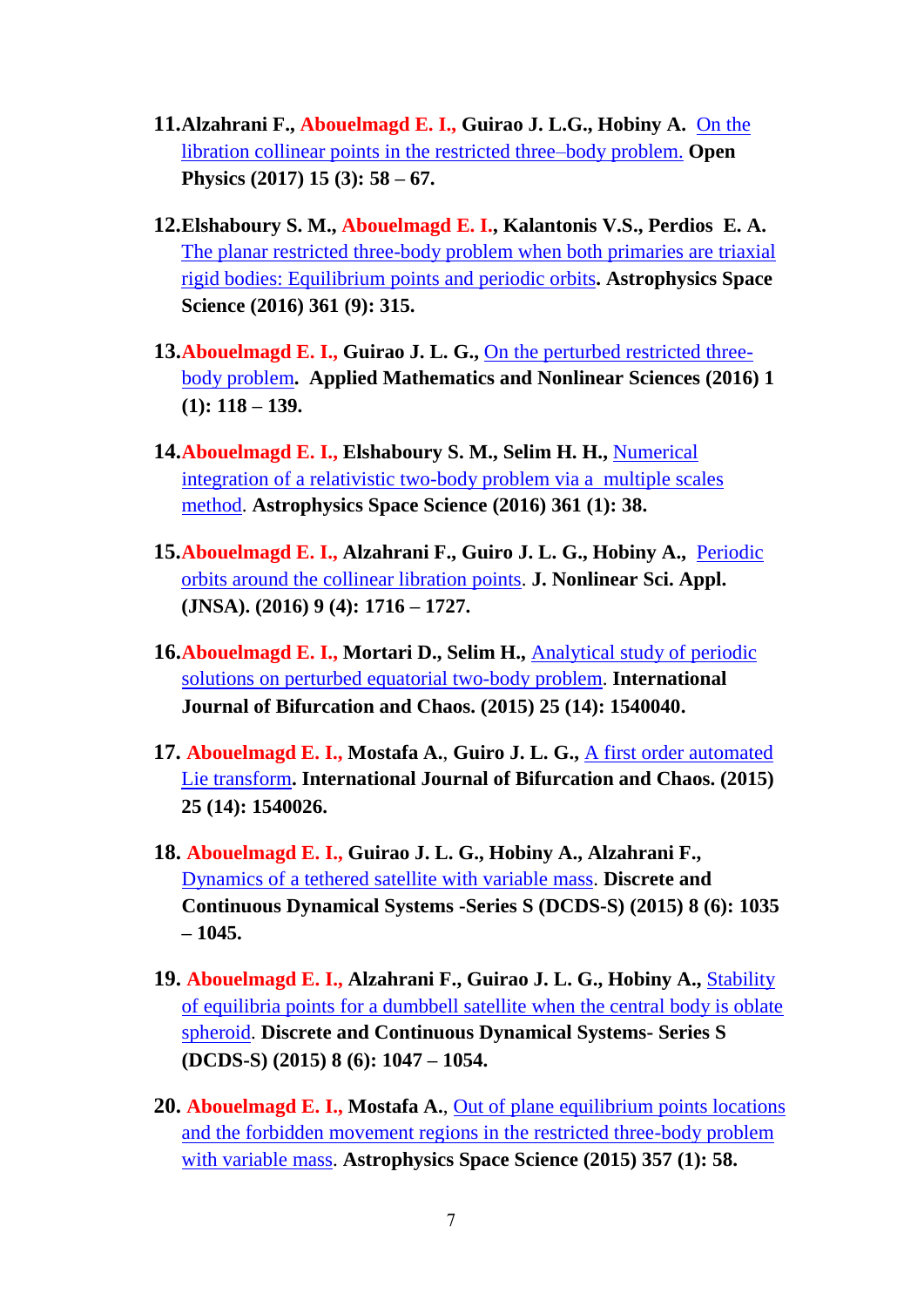- **21. Abouelmagd E. I., Alhothuali M. S., Guirao J. L. G., Malaikah H. M.**, [On the periodic structure in the planar photogravitational Hill problem](http://www.naturalspublishing.com/Article.asp?ArtcID=9550)**. Applied Mathematics & Information Science. (2015) 9 (5): 2409 – 2416.**
- **22. Abouelmagd E. I., Alhothuali M. S., Guirao Juan L. G., Malaikah H. M.**, [The effect of zonal harmonic coefficients in the framework of the](http://www.sciencedirect.com/science/article/pii/S0273117714008060)  [restricted three-body problem](http://www.sciencedirect.com/science/article/pii/S0273117714008060)**. Advances in Space Research (2015) 55 (6): 1660 – 1672.**
- **23. Zhu Z., Zhu Y., Zhang L., Al-Yami M, Abouelmagd E. I., Ahmad B.,**  [Mode-mismatched estimator design for Markov jump genetic regulatory](http://www.sciencedirect.com/science/article/pii/S0925231215006281)  [networks with random time delays.](http://www.sciencedirect.com/science/article/pii/S0925231215006281) **Neurocomputing. (2015) 168: 1121 – 1131.**
- **24. Abbas I. A., Marin M., Abouelmagd E. I., Kumar R.,** [A Green and](http://www.ingentaconnect.com/content/asp/jctn/2015/00000012/00000002/art00019)  [Naghdi model in a two-dimensional thermoelastic diffusion problem for a](http://www.ingentaconnect.com/content/asp/jctn/2015/00000012/00000002/art00019)  [half space.](http://www.ingentaconnect.com/content/asp/jctn/2015/00000012/00000002/art00019) **Journal of Computational and Theoretical Nanoscience (2015) 12 (2): 280 – 286**.
- **25. Abouelmagd E. I., Alhothuali M. S., Guirao Juan L. G., Malaikah H. M.**, [Periodic and secular solutions in the restricted three–body problem](http://www.naturalspublishing.com/Article.asp?ArtcID=9007)  [under the effect of zonal harmonic parameters.](http://www.naturalspublishing.com/Article.asp?ArtcID=9007) **Applied Mathematics & Information Science. (2015) 9 (4): 1 – 11.**
- **26. Abouelmagd E. I., Guirao Juan L. G., Vera Juan A.**, [Dynamics of a](http://www.sciencedirect.com/science/article/pii/S1007570414002962)  [dumbbell satellite under the zonal harmonic effect of an oblate body.](http://www.sciencedirect.com/science/article/pii/S1007570414002962) **Communications in Nonlinear Science and Numerical Simulation (2015) 20 (3): 1057 – 1069.**
- **27. Hayat T., Ashraf B., Shehzad S. A., Abouelmagd E. I.**, [Three](http://www.emeraldinsight.com/doi/abs/10.1108/HFF-05-2014-0118)[dimensional flow of Eyring Powell nanofluid over an exponentially](http://www.emeraldinsight.com/doi/abs/10.1108/HFF-05-2014-0118)  [stretching sheet.](http://www.emeraldinsight.com/doi/abs/10.1108/HFF-05-2014-0118) **International Journal of Numerical Methods for Heat & Fluid Flow (2015) 25** (**3): 593 – 616.**
- **28. Abouelmagd E. I., Guirao Juan L. G., Mostafa A.**, [Numerical](http://link.springer.com/article/10.1007%2Fs10509-014-2107-4)  [integration of the restricted thee-body problem with Lie series.](http://link.springer.com/article/10.1007%2Fs10509-014-2107-4) **Astrophysics Space Science (2014) 354 (2):369 – 378.**
- **29. Abouelmagd E. I., Awad M. E., Elzayat E. M. A., Abbas I. A.**, [Reduction the secular solution to periodic solution in the generalized](http://link.springer.com/article/10.1007/s10509-013-1756-z)  [restricted three-body problem.](http://link.springer.com/article/10.1007/s10509-013-1756-z) **Astrophysics Space Science (2014) 350 (2): 495 – 505.**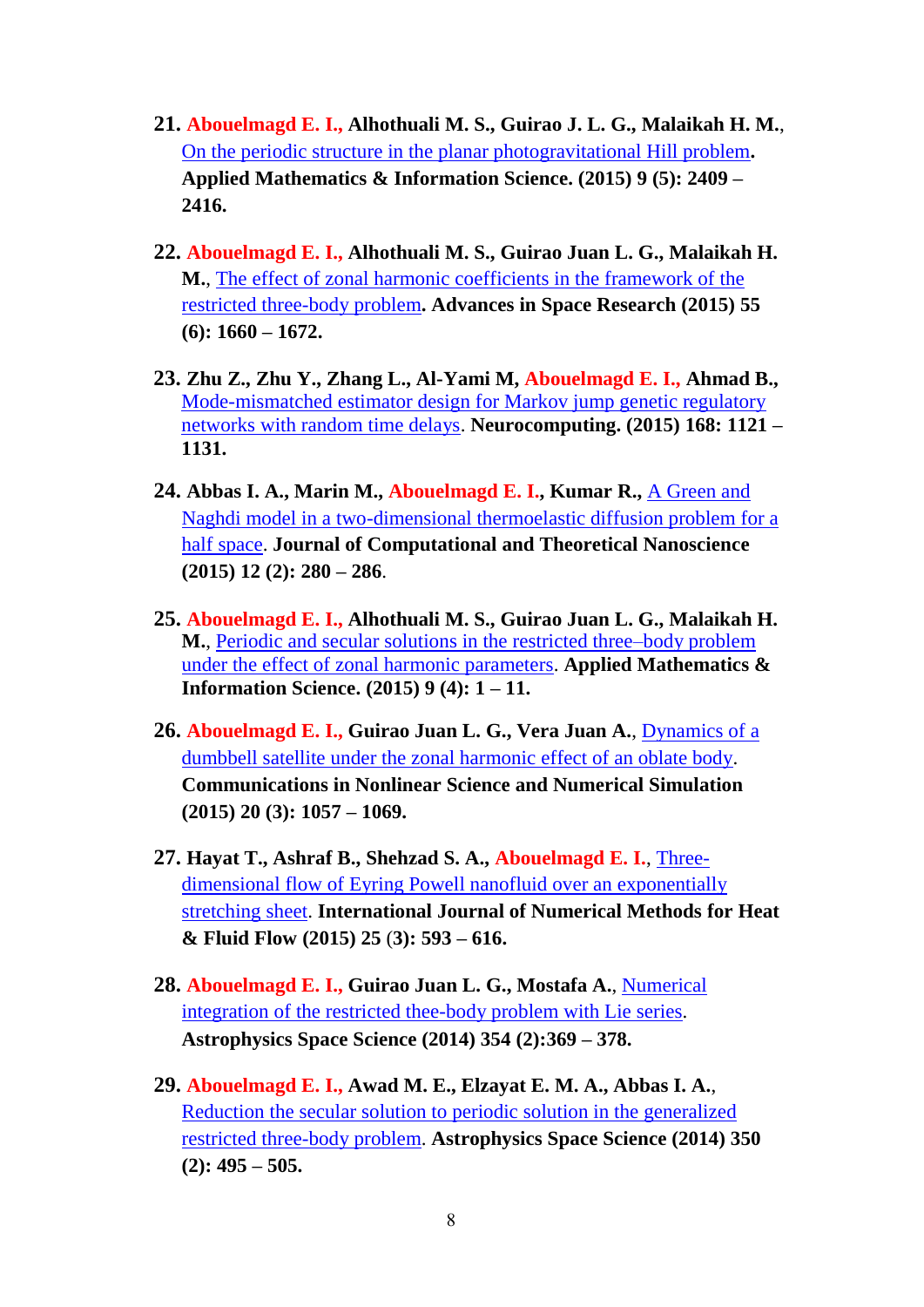- **30. Abouelmagd E. I., Asiri H. M., Sharaf M. A.,** The [effect of oblateness](http://link.springer.com/article/10.1007/s11012-013-9762-3)  [in the perturbed restricted three-body problem.](http://link.springer.com/article/10.1007/s11012-013-9762-3) **Meccanica (2013) 48 (10): 2479 – 2490.**
- **31. Abouelmagd E. I.,** [Stability of the triangular points under combined](http://link.springer.com/article/10.1007/s11038-013-9415-5)  [effects of radiation and oblateness in the restricted three-body problem.](http://link.springer.com/article/10.1007/s11038-013-9415-5) **Earth Moon and Planets (2013) 110 (3-4): 143 – 155.**
- **32. Abouelmagd E. I.,** [The effect of photogravitational force and oblateness](http://link.springer.com/article/10.1007/s10509-013-1439-9)  [in the perturbed restricted three-body problem.](http://link.springer.com/article/10.1007/s10509-013-1439-9) **Astrophysics Space Science (2013) 346 (1): 51 – 69.**
- **33. Abouelmagd E. I., Sharaf M. A.,** [The motion around the libration points](http://link.springer.com/article/10.1007/s10509-012-1335-8)  [in the restricted three-body problem with the effect of radiation and](http://link.springer.com/article/10.1007/s10509-012-1335-8)  [oblateness.](http://link.springer.com/article/10.1007/s10509-012-1335-8) **Astrophysics Space Science (2013) 344 (2): 321 – 332.**
- **34. Sharaf M. A., Abouelmagd E. I.,** [The equations of motion for](javascript:void(0))  [photogravitational and oblateness in elliptic restricted three body problem in](javascript:void(0))  [terms of regularized levi-civita variables.](javascript:void(0)) **Bulletin of Pure & Applied Sciences-Mathematics and Statistics (2012) 31(1): 129 – 135.**
- **35.Abouelmagd E. I.,** [Existence and stability of triangular points in the](http://link.springer.com/article/10.1007/s10509-012-1162-y)  [restricted three-body problem with numerical applications.](http://link.springer.com/article/10.1007/s10509-012-1162-y) **Astrophysics Space Science (2012) 342 (1): 45 – 53.**
- **36. Abouelmagd E. I., El-Shaboury S. M.,** [Periodic orbits under combined](http://link.springer.com/article/10.1007/s10509-012-1093-7)  [effects of oblateness and radiation in the restricted problem of three](http://link.springer.com/article/10.1007/s10509-012-1093-7)  [bodies.](http://link.springer.com/article/10.1007/s10509-012-1093-7) **Astrophysics and Space Science (2012) 341 (2): 331 – 341.**

#### **2 - Some papers under publications**

- 1. Abouelmagd E. I., Guirao J. L.G., Llibre J., The dynamics of the relativistic Kepler problem.
- 2. Pal A. K., Abouelmagd E. I., Dynamical substitutes and energy surfaces in the bicircular Sun-Earth-Moon system.
- 3. Euaggelos E. Z., Chen W, Abouelmagde E. I., Hang H., Basins of convergence of equilibrium points in the restricted three-body problem with modified gravitational potential.
- 4. And more than 8 under construction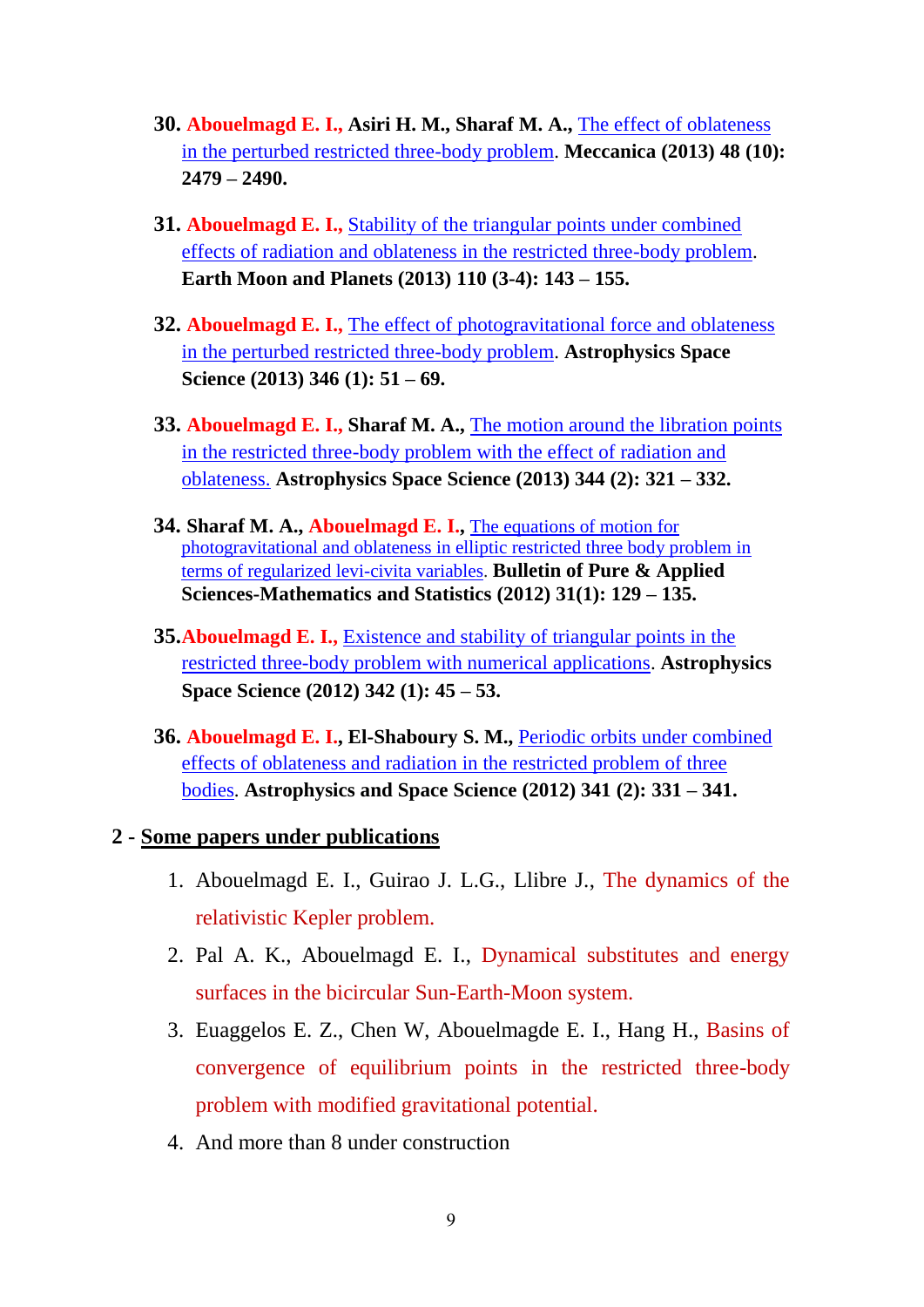#### **4 - Projects**

#### **1. Projects under development**

- **1. Title:** Modeling of science and engineering problems through dynamical systems.
	- **P.** I.: Juan Luis García Guirao (Email: [juan.garcia@upct.es\)](mailto:juan.garcia@upct.es)

**Co.** I. Elbaz I. Abouelmagd

**Period:** July, 2019 – March, 2022.

**Reference:** 20783/PI/18.

**Source:** Fundación Séneca (Spain).

**Money:** 45000 EUR.

- **2. Title:** Discrete, Continuous and Hamiltonian Dynamical Systems with Applications.
	- **P.** I.: Juan Luis García Guirao (Email: [juan.garcia@upct.es\)](mailto:juan.garcia@upct.es)

**Co.** I. Elbaz I. Abouelmagd

**Period:** January, 2018 – December, 2021.

**Reference:** PGC2018-097198-B-100.

**Source:** Ministry of Science, Innovation and Universities (Spain).

**Money:** 60.000 EUR.

#### **2. Projects have been developed**

- **1. Title:** Discrete and continuous dynamical system with emphasis on the periodic structure and their applications.
	- **P.** I.: Juan Luis García Guirao (Email: *juan.garcia@upct.es*)

**Co.** I. Elbaz I. Abouelmagd

**Period:** 2014 – 2017.

**Reference:** MTM2014 – 51891 – p.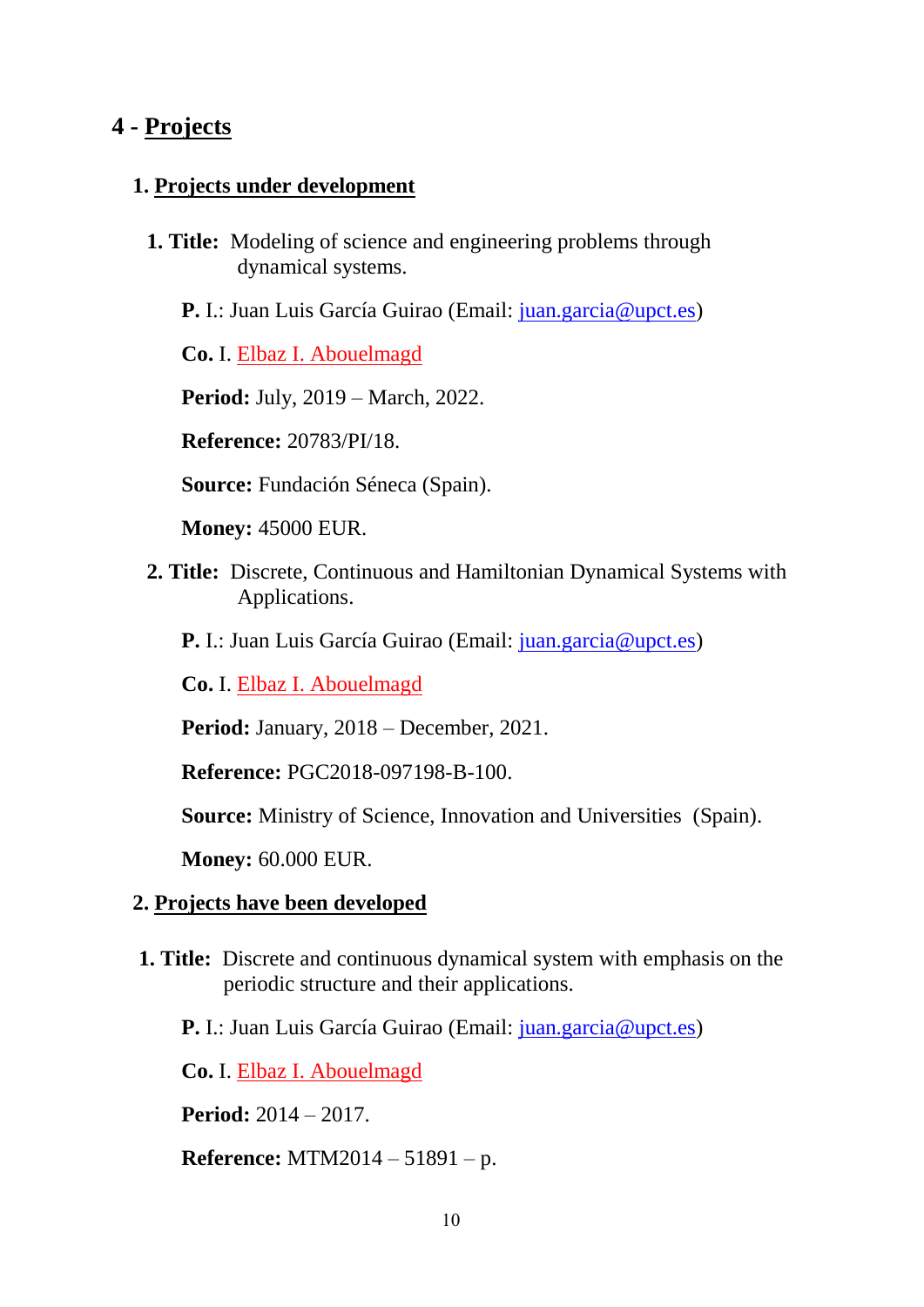**Source:** Ministry of Economy and Competitiveness (Spain)

**Money:** 52756 EUR.

**2. Title:** Dynamics of constrained and unconstrained mechanical systems: Periodic orbits using the averaging theory.

**P.** I.: Mohammed Shabab Alhuthali

**Co.** I.: Elbaz I. Abouelmagd

**Period:** 9 Months (2014).

**Reference:** Grant No: 59 – 130 – 35 - RG

**Source:** Deanship of Scientific Research, King Abdulaziz University, Kingdom of Saudi Arabia.

**Money:** 150000 RS.

**3. Title:** Out-of-plane equilibrium points in the restricted three-body problem with variable mass.

**P.** I.: Elbaz I. Abouelmagd

**Period: :** 9 Month, 2014

**Reference:** Grant No: 857-71-D1434.

**Source:** Deanship of Scientific Research, King Abdulaziz University, Kingdom of Saudi Arabia.

**Money:** 20000 RS.

**4. Title:** The effect of photogravitational force and oblateness in the restricted three-body problem.

**P.** I.: Elbaz I. Abouelmagd

**Period:** 9 Month, 2013

**Reference:** Grant No: 857-003-D1433.

**Source:** Deanship of Scientific Research, King Abdulaziz University, Kingdom of Saudi Arabia.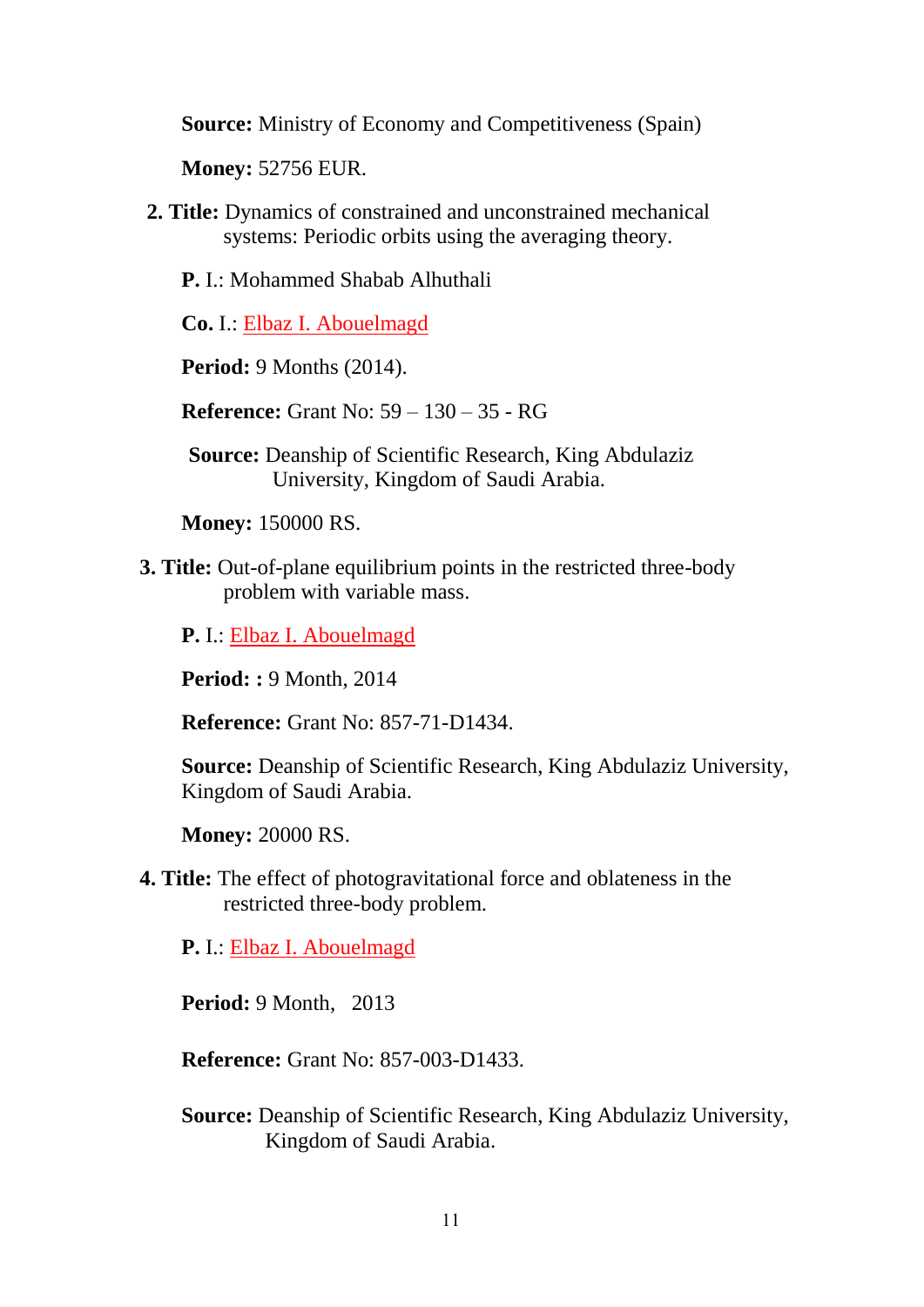**Money:** 20000 RS.

**5. Title:** Unperturbed and Perturbed Restricted Three Body Problem.

**P.** I.: Elbaz I. Abouelmagd

**Co.** I.: Mohamed Aadel Sharaf

**Period:** 2013 – 2014.

**Reference:** Grant No: 116/130/1432.

**Source:** Deanship of Scientific Research, King Abdulaziz University, Kingdom of Saudi Arabia.

**Money:** 104000 RS.

# **4 – Scientific Supervision**

| NO.                                                        | <b>Title</b>                                                                                                                         | Deg.  | S.<br>Date                 | <b>Institute</b>                                                           | <b>Status</b>                 |
|------------------------------------------------------------|--------------------------------------------------------------------------------------------------------------------------------------|-------|----------------------------|----------------------------------------------------------------------------|-------------------------------|
| 1- Abylay<br><b>Kushekbay</b>                              | <b>Secular Perturbations in</b><br>the Three-Body Problem<br>with Variable Masses<br>and Sizes                                       | Ph.D. | 28<br>/11/<br>2018         | Al-Farabi<br><b>Kazakh</b><br><b>National</b><br>University,<br>kazakhstan | Under<br>development          |
| $2 -$<br><b>Mohamed</b><br><b>Shaabn</b><br><b>Mostafa</b> | Dynamics of spacecraft<br>relative motion for<br>rendezvous maneuvers<br>perturbed orbit                                             | MSc.  | 26<br>/10/<br>2016         | Al-Azhar<br>University,<br>Egypt                                           | Completed,<br><b>Jun 2019</b> |
| $3 - Ahmed$<br><b>Atia</b><br><b>Elsaid</b>                | Periodic solution of the<br>restricted three-body<br>problem under the<br>gravitational potential<br>effect of the asteroids<br>belt | MSc.  | 10/4<br>$\sqrt{2}$<br>2016 | Al-Azhar<br>University<br>Egypt                                            | Completed,<br>Sep 2019        |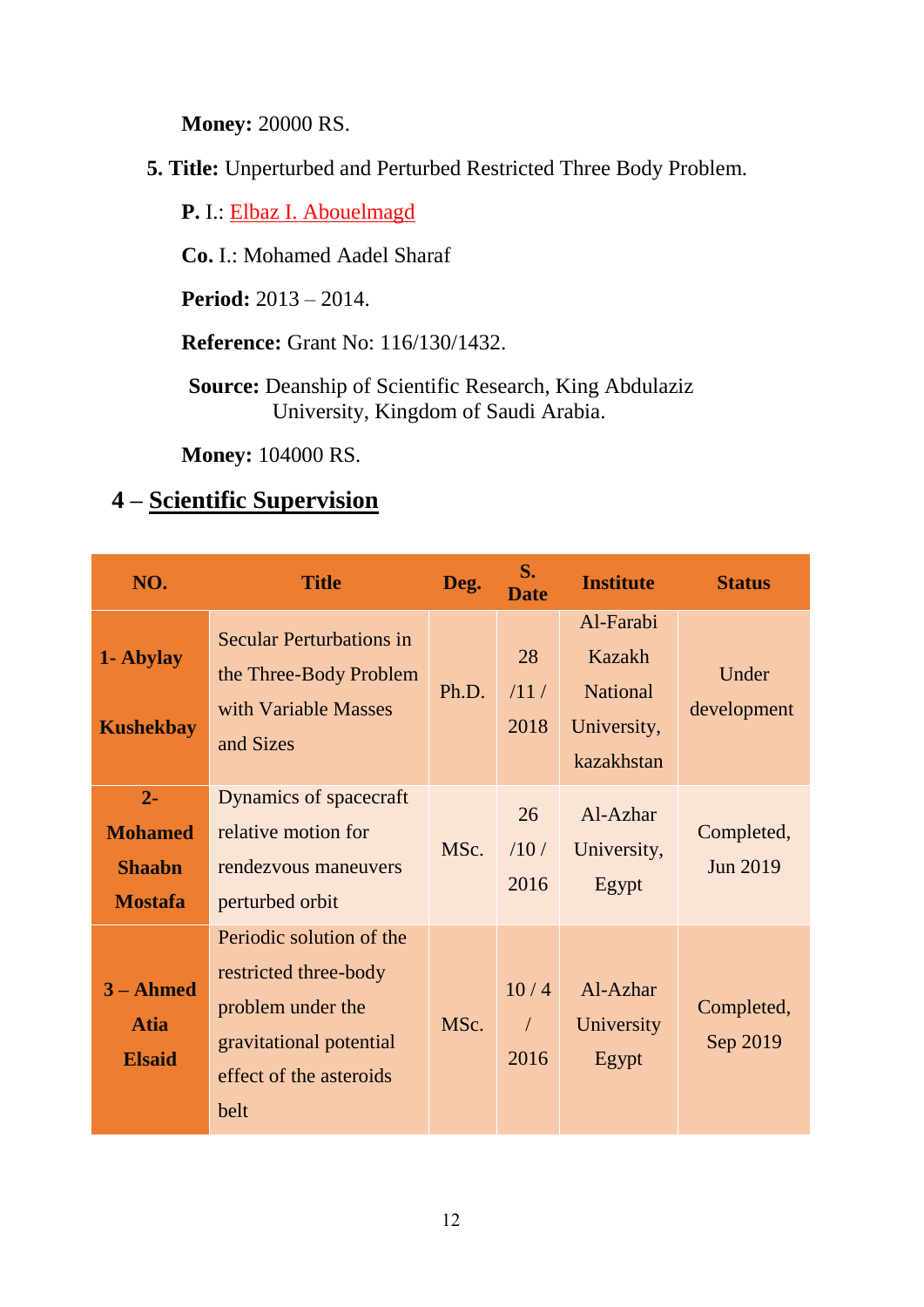#### **5 - Referees Activity**

I review more than 60 paper in JCR Journal, some of these journal are listed:

| NO.                     | <b>Journal Title</b>                     | <b>Publisher</b> | <b>I.F 2015</b> |  |
|-------------------------|------------------------------------------|------------------|-----------------|--|
| $\mathbf 1$             | <b>Chaos, Solitons &amp; Fractals</b>    | <b>Elsevier</b>  | 1.611           |  |
| $\overline{2}$          | <b>Few-body Systems</b>                  | <b>Springer</b>  | 0.558           |  |
| 3                       | <b>Astrophysics Space Science</b>        | <b>Springer</b>  | 1.678           |  |
| $\overline{\mathbf{4}}$ | <b>International Journal of</b>          | World Sci.       | 1.355           |  |
|                         | <b>Bifurcation and Chaos</b>             |                  |                 |  |
| 5                       | <b>Advances in Space Research</b>        | <b>Elsevier</b>  | 1.409           |  |
| 6                       | <b>Physics Letters A</b>                 | <b>Elsevier</b>  | 1.677           |  |
| $\overline{7}$          | <b>Aerospace Science and Technology</b>  | <b>Elsevier</b>  | 1.751           |  |
| 8                       | <b>International Journal of Non-</b>     | <b>Elsevier</b>  | 2.163           |  |
|                         | <b>Linear Mechanics</b>                  |                  |                 |  |
| 9                       | <b>Journal of Astrophysics &amp;</b>     | <b>Springer</b>  | 0.329           |  |
|                         | <b>Astronomy</b>                         |                  |                 |  |
| 10                      | <b>Celestial Mechanics and Dynamical</b> | <b>Springer</b>  | 1.584           |  |
|                         | <b>Astronomy</b>                         |                  |                 |  |
| 11                      | <b>Open Physics</b>                      | De Gruyter       | 0.755           |  |
| 12                      | <b>New Astronomy</b>                     | <b>Elsevier</b>  | 0.920           |  |

# **6 - Scientific Visit**

- 2017 Universitat Autònoma de Barcelona, Barcelona Spain. Prof. Jaume Llibre (Email: [jllibre@mat.uab.cat](mailto:jllibre@mat.uab.cat))
- 2016 Universitat Autònoma de Barcelona, Barcelona Spain. Prof. Jaume Llibre (Email: [jllibre@mat.uab.cat](mailto:jllibre@mat.uab.cat) )
- 2014 Technical University of Cartagena, Cartagena Spain. Prof Juan Luis García Guirao (Email: [juan.garcia@upct.es\)](mailto:juan.garcia@upct.es)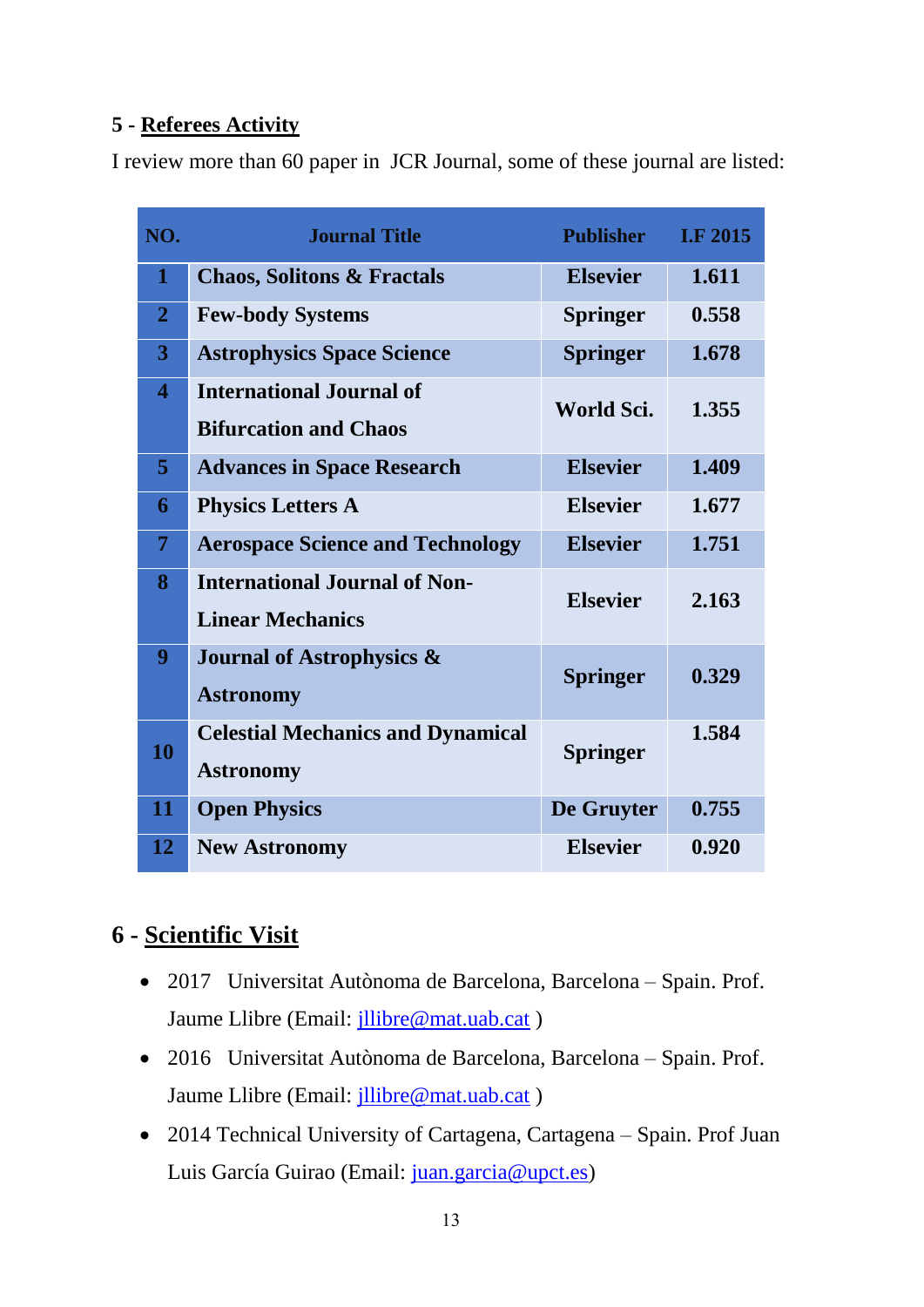## **7 - Training Courses**

- $\bullet$  03 04 Feb. 2014: Method of enhancing self-confidence of college student. *Center for Teaching & Learning Development - King Abdulaziz University*
- 10 11 Feb. 2014: Cognitive skills for effective negotiation. *Center for Teaching & Learning Development - King Abdulaziz University*
- $\bullet$  17 18 Feb. 2014: Six steps approach for the effective student assessment. *Center for Teaching & Learning Development - King Abdulaziz University*
- 24 25 Jun. 2014: Blackboard essential training E-Learning. *Center for Teaching & Learning Development - King Abdulaziz University*

## **8 - Teaching Courses**

I have a big experiences in teaching of many different courses in mathematics, some of these are:

| <b>N0.</b> | <b>Course Title</b>                   | <b>Course Code.</b> |
|------------|---------------------------------------|---------------------|
| 1          | <b>Differential Equations</b>         | <b>MATH</b>         |
| 3          | <b>Partial Differential Equations</b> | <b>MATH</b>         |
| 4          | <b>Complex Analysis</b>               | <b>MATH</b>         |
| 5          | <b>Analytic Geometry</b>              | <b>MATH</b>         |
| 6          | <b>Numrtical Analysis</b>             | <b>MATH</b>         |
| 7          | <b>Celestial Mechanics</b>            | <b>ASTRO</b>        |
| 8          | <b>General Relativity</b>             | <b>PHYS</b>         |
| 9          | <b>Mathematical Statistics</b>        | <b>STAT</b>         |
| 10         | <b>Mathematical Softwear</b>          |                     |

# **9 - Administrative Activities**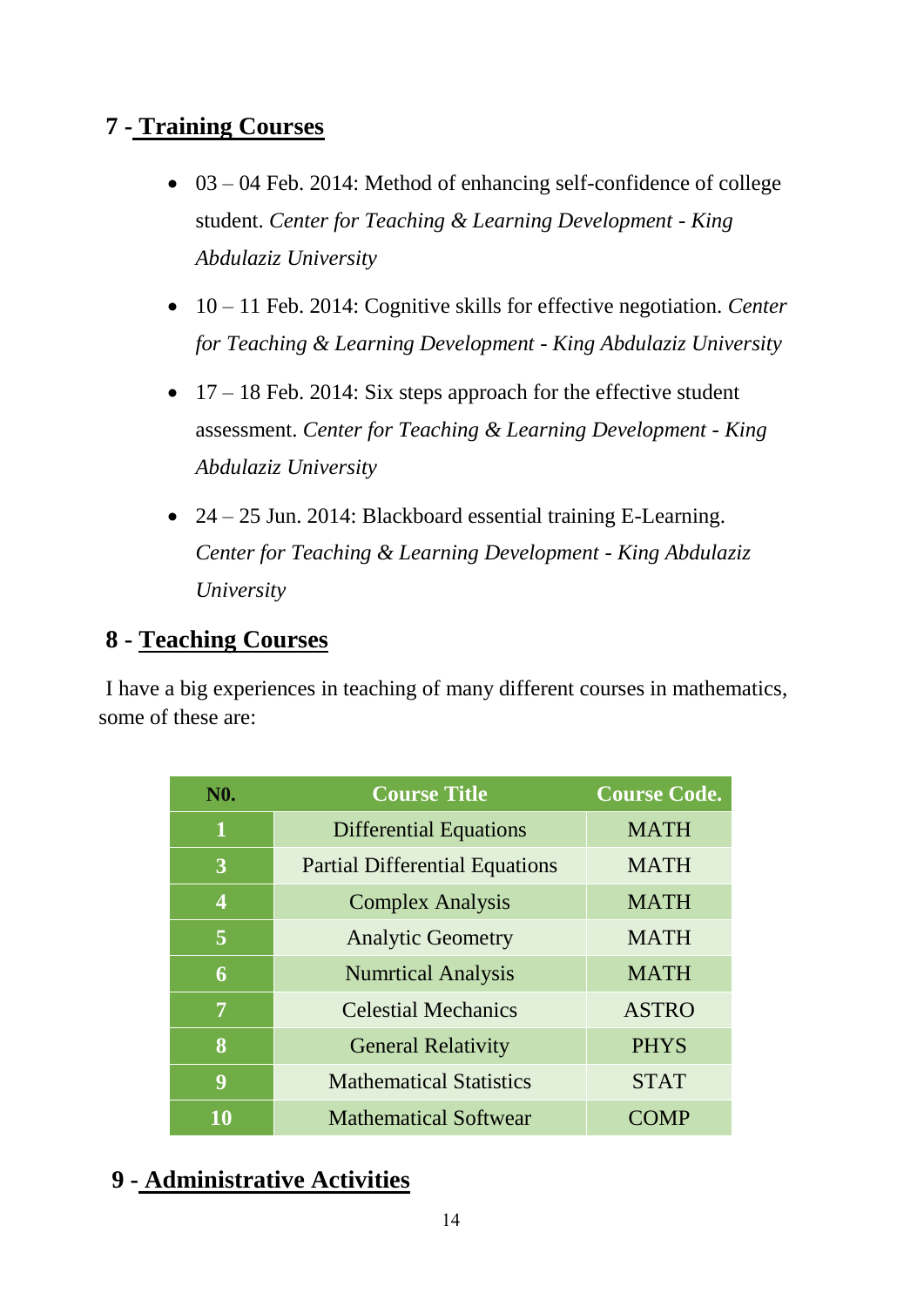- Chairman of the Scientific Activity: Follow-Up Committee of the Astronomy Department, National Research Institute of Astronomy and Geophysics (NRIAG). (2016 – up to now )
- Participating in the establishment of Mathematics Department in the Faculty of Science and arts (Khulais), Jeddah University (2013).
- Member of the General Committee of Sports Activity King Abdulaziz University (2010 – 2013).
- Chairman of the Committee schedules in Mathematics Department, Faculty of Science and arts (Khulais), King Abdulaziz University (2010  $-2015$ ).
- A member of the Quality Committee in Mathematics Department, Faculty of Science and arts (Khulais). King Abdulaziz University (2010  $-2015$ ).
- A member of the Curriculum Development Committee in Mathematics Department, Faculty of Science and arts (Khulais). King Abdulaziz University (2010 – 2015).
- A Member of the Academic Advising Committee in Mathematics Department, Faculty of Science and arts (Khulais), King Abdulaziz University (2010 – 2015).
- 6 Pioneer Committee of the Sports Activity in the Faculty of Science and Arts (Khulais), King Abdulaziz University (2010 – 2015).

## **10 - Conferences**

- Artificial Intelligence and Recent IT Technologies Impact for Building Egyptian Knowledge and Innovation Society, First International Conference, 8 – 9 Sep 2019. Cairo – Egypt
- The Arab Conference on Astronomy and Geophysics, Sixth Assembly ACAG6, Oct  $15 - 17$ , 2018, Cairo – Egypt